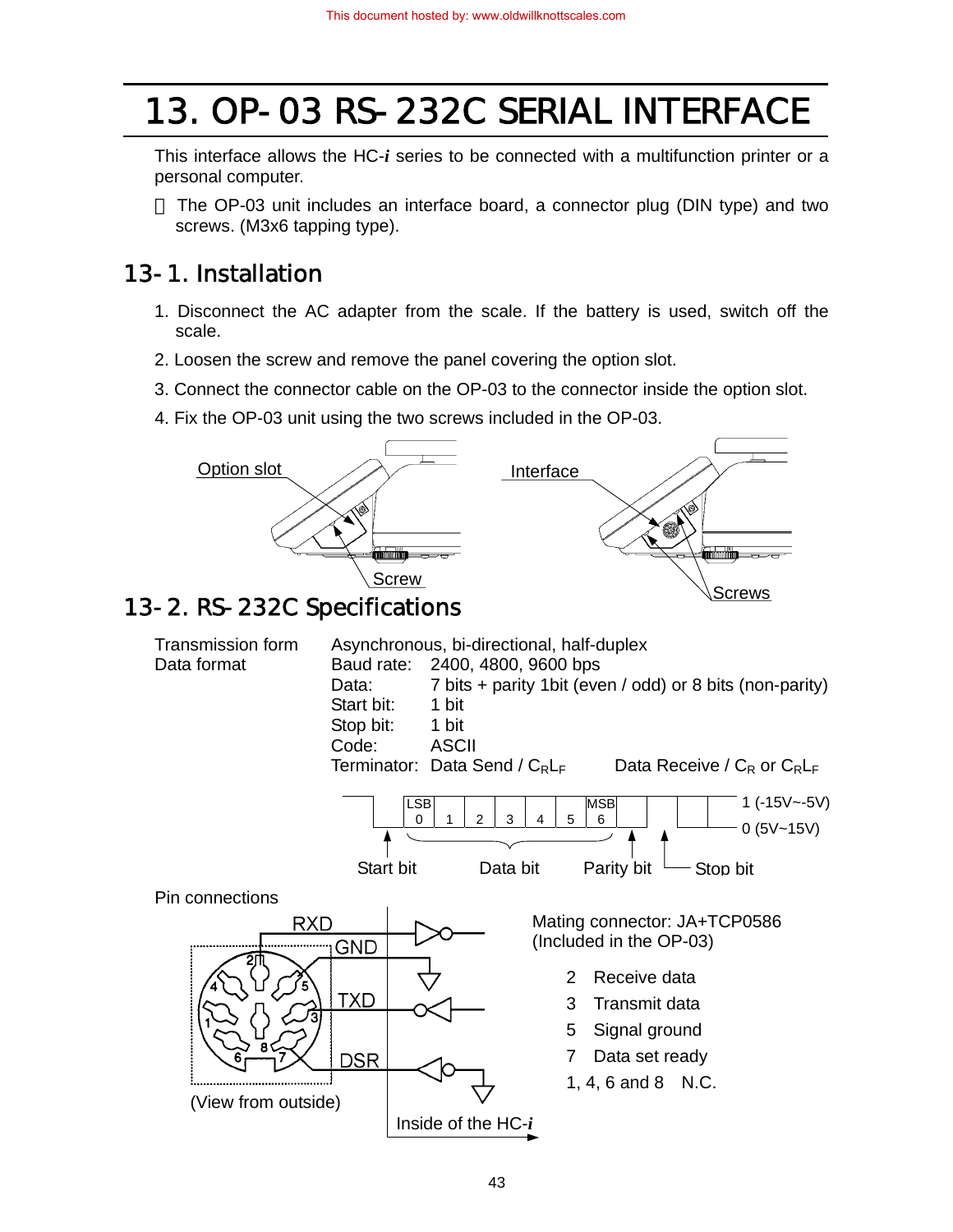The HC-*i* is designated as DCE (Data Communication Equipment).

## 13-3. Data Output Mode

- The Data Output Modes and Parameters are set by F-Functions in F-06-X as described in the "9-2. F-Functions"
- $£$  To control the scale using commands form an external device, see "13-6. Command Mode".
- $E$  Refer to "13-6. Command Mode" about the output data format.

### Data Output Mode (f-06-01)

£ Key Mode  $(f - 06 - 01 = "0")$ 

When the weight display is stable, data is sent by pressing the  $|PRINT|$  key. The count display will blink when the data has been sent.

£ Stream Mode  $(f-06-01="1")$ 

Data is sent continuously. The data-update rate is approximately 10 times per second for f-06-03="2". For f-06-3="0" or "1", the interval between continuous data is approximately 2 seconds.

£ Auto-print Mode A  $(f-06-01="2")$ 

Data is sent if the weight display is stable at +5d (weighing display division) and above. The next transmission can not occur until after the weight display falls below +5d.

 $£$  Auto-print Mode B ( $f$ -06-01="3")

Data is sent if the weight display is stable at  $±5d$  (weighing display division) and above/below. The next transmission can not occur until after the weight display falls between –5d and +5d.

To use with the UFC format, refer to "13-7. Using UFC (Universal Flex Coms) Function"

### Data to be Sent (f-06-02)

Select which data to be sent by keying in a  $\boxed{0}$  or  $\boxed{1}$  for the data: ID No., PCS (count), weight or unit weight.



## Data Format (f-06-03)

- Format for AD-8121 MODE 1 or 2. (f-06-03="0")
- £ Format for AD-8121 MODE 3.  $(f 06 03 = "1")$
- £ Format for general apparatuses, computers, etc.  $(f 06 03 = "2")$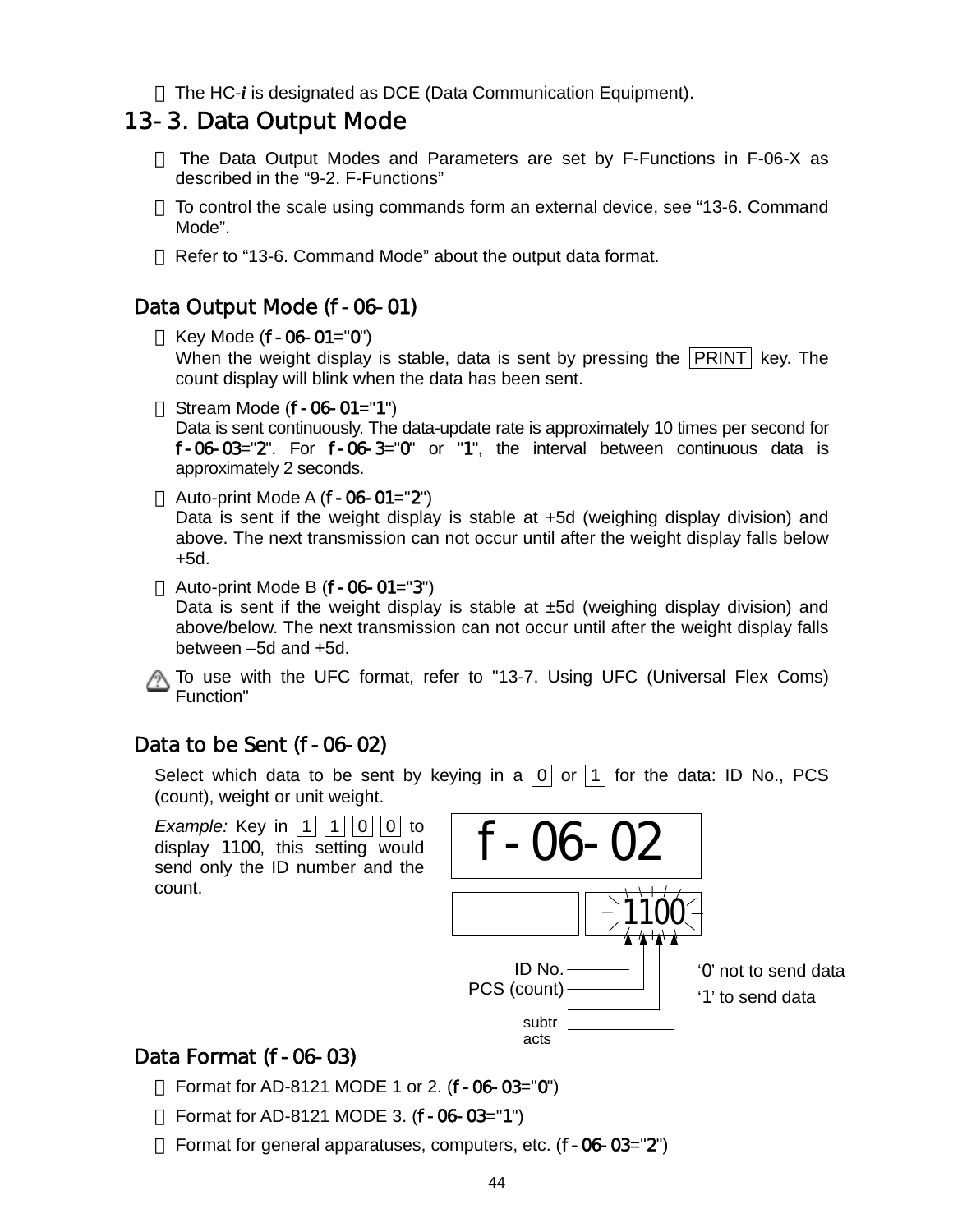## Baud Rate (f-06-04)

Select the baud rate according to the device to be connected.

- $\pm$  2400 bps (f-06-04="0") Select 2400 bps to connect with an AD-8121.
- £ 4800 bps  $(f 06 04 = "1")$
- $£$  9600 bps (f-06-04="2")

## 13-4. Connecting the AD-8121 Printer / MODE 1 or MODE 2

- When using the AD-8121 printer (MODE 1 or MODE 2), you will be able to get data: Number of data items, total, maximum, minimum, mean value, range of data (max. min. data) and standard deviation.
- When using the AD-8121 with MODE 2, set f-06-02 to print pcs (count) data only or weight data only.
- $£$  To print date and time, use the AD-8121's calendar / clock function and set  $f 06 02$ to print pcs (count) data only or weight data only.

#### Print Operations Settings

| Print By:            | F-Function f-06-01 | <b>Printer MODE</b> |
|----------------------|--------------------|---------------------|
| HC PRINT key         |                    | MODE 1              |
| <b>Auto Print</b>    | 2 or $3$           | MODE 1              |
| Printer   DATA   key |                    | MODE 2              |

### Example of f-06-02 settings

- $£$  To print pcs (count) data only: set  $f$ -06-02 at "0100"
- $£$  To print weight data only: set  $f 06 02$  at "0010"
- To print pcs (count) and weight data: set f-06-02 at "0110"
- To print pcs, weight and unit weight data: set f-06-02 at "0111"
- £ To print total data (accumulated by the  $|M+|$  key), press the TOTAL key so the count display shows the total, then press the PRINT key.
- £ If you are using the AD-8121's statistic functions, then set  $f 06 02$  at "01#0" (# = 0 or 1) for pcs (count) data or "0010" for weight data.
- MODE 1 and 2 of the AD-8121 can not print ID numbers.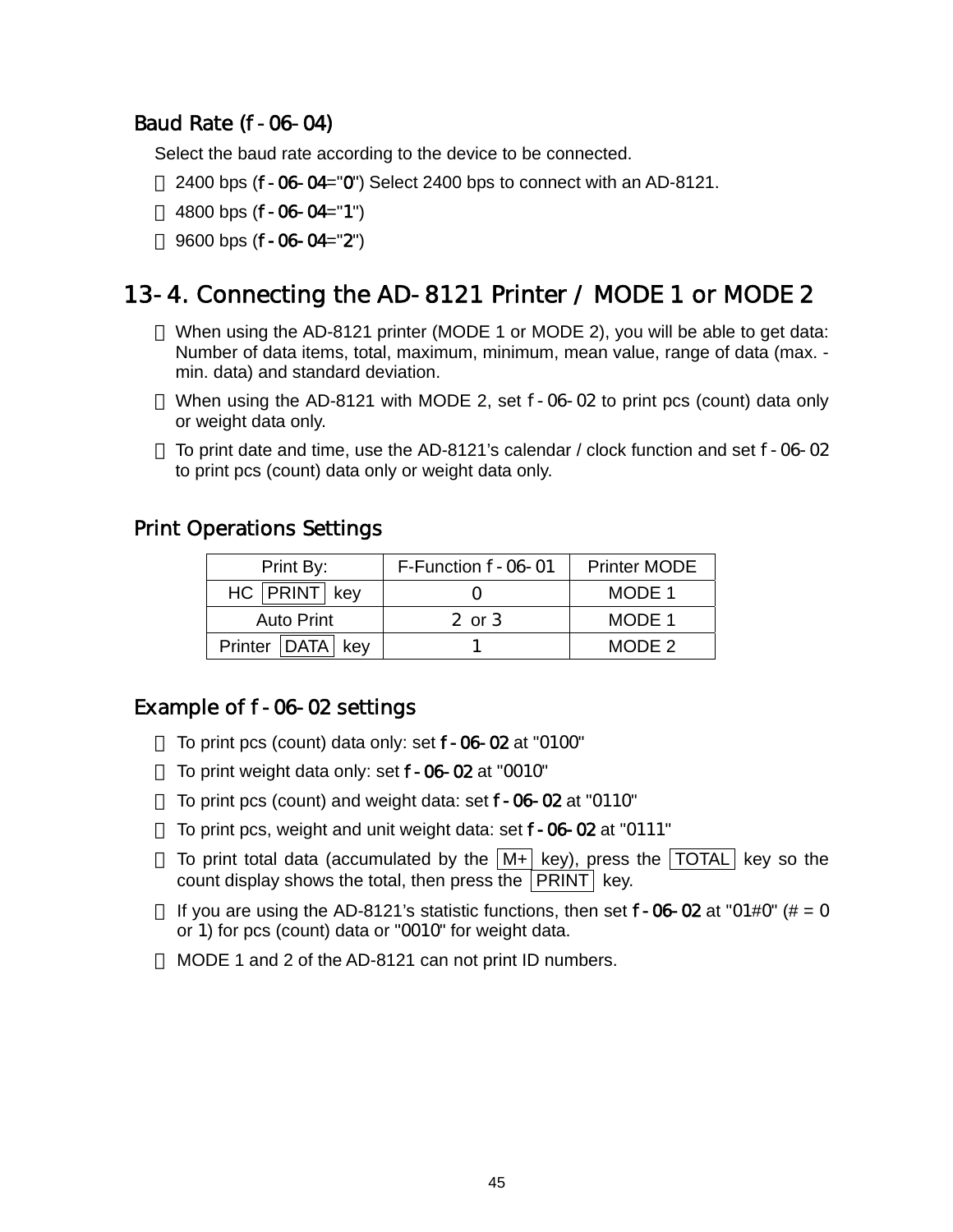# 13-5. Connecting the AD-8121 Printer / MODE 3

- When using MODE 3 of the AD-8121 printer, printouts are obtained using the **PRINT** | key (f-06-01 = 0), or auto-print mode A/B (f-06-01 = 2 or 3).
- £ The total data (accumulated by the  $\vert$  M+  $\vert$  key) will be printed along with the number of additions to **M+** memory.

 $\Box$  The AD-8121 / MODE 3 does not have statistical functions.

## AD-8121 Printout Sample



# 13-6. Command Mode

- $E$  In the command mode, the scale is controlled by commands that come from an external device, computer etc.
- Do not set  $f$ -06-01="1" (stream mode) to use with the command mode. if you don't want to use command mode together with key mode or auto-print mode, set f-06-01="4" (command mode only).
- Use an optional cable below to connect with a computer.

RS-232C cable, for D-sub 25 pin, length 2m AX-KO1786-200 RS-232C cable, for D-sub 9 pin, length 2m (These cable have a DIN 7pin connector, but it can connect with the OP-03.)



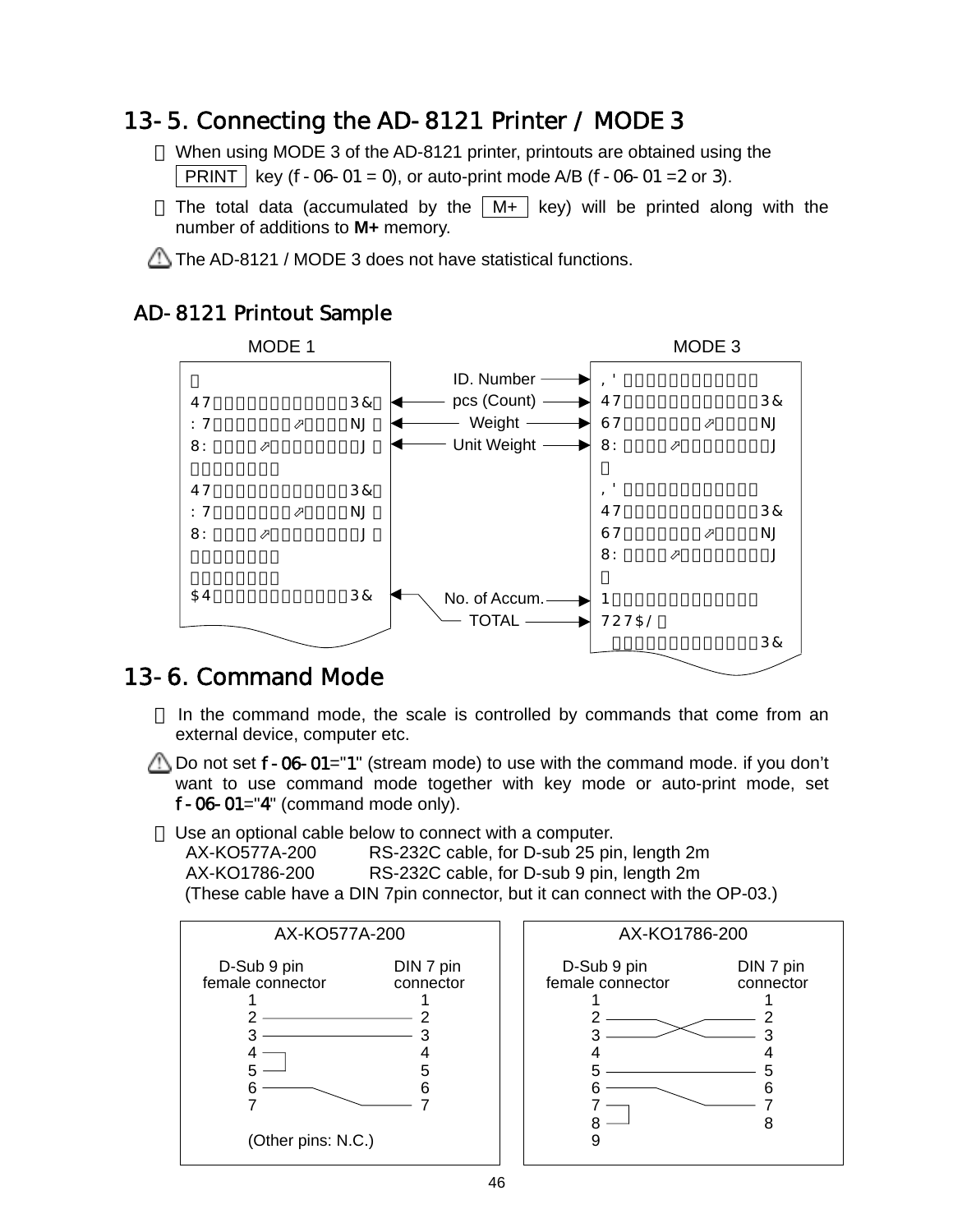## Command List

| Command   | Definition                                                             | <b>Notes</b>                                                              |
|-----------|------------------------------------------------------------------------|---------------------------------------------------------------------------|
| @         | Start / stop continuous data transmission.                             |                                                                           |
| A         | Same as   RESET   key.                                                 | Key command                                                               |
| D         | Set a known tare weight.                                               | "D,1.23 $C_R L_F$ " sets the tare<br>weight as "1.23kg".                  |
| Е         | Store the unit weight and other values in use to<br>ID memory.         | Refer to the data format.<br>Refer f-01-05                                |
| F         | Recall a unit weight from ID memory.                                   | "F12C <sub>R</sub> L <sub>F</sub> " recalls from ID12.                    |
| G         | Set a known unit weight.                                               | "G,0.123 $C_R L_F$ " sets the unit<br>weight as "0.123g" (or "0.123 lb"). |
| J         | Same as the  TOTAL  key.                                               | Key command                                                               |
| K         | Same as the $ M+ $ key.                                                | Key command                                                               |
| Q         | Send data immediately.                                                 |                                                                           |
| S         | Send stable data after accepting command.                              | Data depends on f-06-02                                                   |
| T         | Same as the TARE key.                                                  | Key command                                                               |
| X         | Request a list of the F-Function parameters.                           | The last data terminates with                                             |
| Y         | Request a list of the ID memory contents.                              | <eot> (04H)</eot>                                                         |
| Z         | Same as the $ ZERO $ key.                                              | Key command                                                               |
| ON        | Start the scale from power on sequence                                 |                                                                           |
| ?ID       | Send the ID number in use.                                             |                                                                           |
| ?QT       | Send the pcs (count) data.                                             |                                                                           |
| ?WT       | Send the weight data.                                                  |                                                                           |
| ?UW       | Send the unit weight in use.                                           | Refer to the data format for the<br>reply.                                |
| ?AQ       | Send the total (accumulated) M+ memory count                           |                                                                           |
| ?AN       | Send the number of additions to M+ memory.                             |                                                                           |
| ?TR       | Send the tare weight in use.                                           |                                                                           |
| ?MR       | Send the specified ID memory contents.                                 |                                                                           |
| MR        | Store the unit weight and tare weight into the<br>specified ID memory. | Refer to the data format for the                                          |
| ML        | Store the comparator limits into the specified ID<br>memory.           | reply.                                                                    |
| <b>CM</b> | Clear the specified ID memory contents                                 | "CM, 1.2 $C_R L_F$ " clears content of<br>i d12.                          |
| ?FC       | Send the specified F-Function setting.                                 | Refer to the data format for the                                          |
| <b>FC</b> | Store the specified F-Function setting value.                          | reply.                                                                    |

## Acknowledgment and Error Codes

When the scale receives an external command, it reacts as follows:

 $E$  If the command requests a data reply, the scale will send the data. For other commands, the scale will send an acknowledgment <ACK><C<sub>R</sub>><L<sub>F</sub>> or <ACK> (see F-Function "f-09-02") upon acceptance of the command.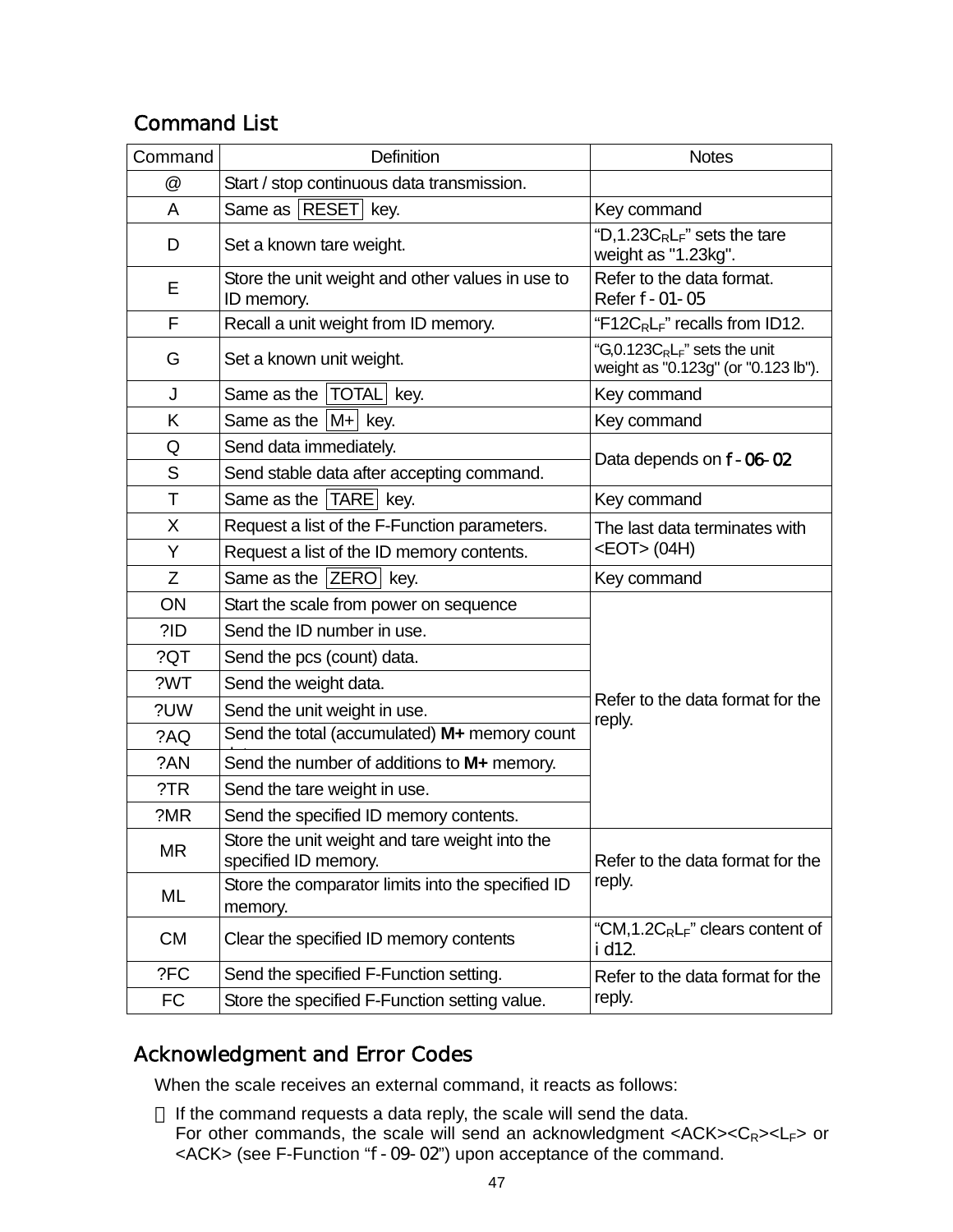£ If the command is  $\boxed{S}$ ,  $\boxed{T}$  or  $\boxed{Z}$ , the scale will send a second acknowledgment  $<$ ACK> $<$ C<sub>R</sub>> $<$ L<sub>F</sub>> or  $<$ ACK> (see F-Function "f-09-02") when the command operation is completed.

If an error occurs, the scale will send an error code.

£ The error format is  $|E|C|$ ,  $|E|n|C|L_F|$ , "n" being error number.

| En             | <b>Definition</b>              | <b>Notes</b>                                                          |
|----------------|--------------------------------|-----------------------------------------------------------------------|
| E <sub>0</sub> | <b>Communication Error</b>     | Parity error, framing error, etc.                                     |
| E1             | <b>Undefined command Error</b> | Command does not exist for the scale.                                 |
| E2             | Scale not ready Error.         | The scale is not in a state where a command<br>could be expected.     |
| E <sub>4</sub> | Too many characters Error      | Command contains too many characters.                                 |
| E <sub>6</sub> | <b>Format Error</b>            | Command contains invalid characters.                                  |
| E7             | Out of range Error             | Value is out of range. Tare weight is more than<br>the capacity, etc. |

Data Format

" \_" in examples below shows "Space" (20H).

- Examples below are for f-09-02="0000". <ACK>=06H.
- £ Store unit weight and other value in use (according to f-01-05).

|  | Comma |  |  |
|--|-------|--|--|
|  |       |  |  |

and  $|E|$  ,  $|1|2|C|L_F|$  Stores to i d-12. (E,000012C<sub>R</sub>L<sub>F</sub> is acceptable.)

 $Reply$   $|ACK|C|L_F$ 

#### ID Number

| Command $ ? I D C L$ |  |  |                           |  |  |  |
|----------------------|--|--|---------------------------|--|--|--|
| Reply                |  |  | $D$  , $ 0 0 0 0 1 2 C L$ |  |  |  |

PCS (Count ) Data

Command  $? Q T C L_F$ 

| Reply |  |  |  |   |   |   | $\sqrt{2}$ | 3                        | 4              | $\Box$ |   |            | IL <sub>F</sub> Stable Positive Data |
|-------|--|--|--|---|---|---|------------|--------------------------|----------------|--------|---|------------|--------------------------------------|
|       |  |  |  |   |   | 5 | . 6        | $\overline{\phantom{a}}$ | $\overline{8}$ | D      | C | <u>، ب</u> | ILF Unstable Negative Data           |
|       |  |  |  | 9 | 9 | 9 | 9          | 9                        | 9              | D      |   |            | 'E' display                          |

#### Weight Data

Command  $?$  W  $TCl_{F}$ 

Reply

| Reply | S |   |  |   |   |   |   | 2 | 3 | 4 | 6 |  | g |   | LF Stable Positive Data   |
|-------|---|---|--|---|---|---|---|---|---|---|---|--|---|---|---------------------------|
|       | S |   |  |   |   | 2 |   |   |   | 5 | 5 |  | b |   | LF Stable Negative Data   |
|       |   | S |  |   |   |   | 2 |   | 3 | 4 | 6 |  | b |   | LF Unstable Negative Data |
|       |   | S |  | υ |   | 0 | 5 |   | 5 | 9 | 3 |  | g |   | LF Unstable Positive Data |
|       |   |   |  | 9 | 9 | 9 | 9 |   | 9 | 9 | 9 |  | g | ◡ | 'E' display               |
|       |   |   |  | 9 | 9 | 9 | 9 |   | 9 | 9 | 9 |  | b |   | -E' display               |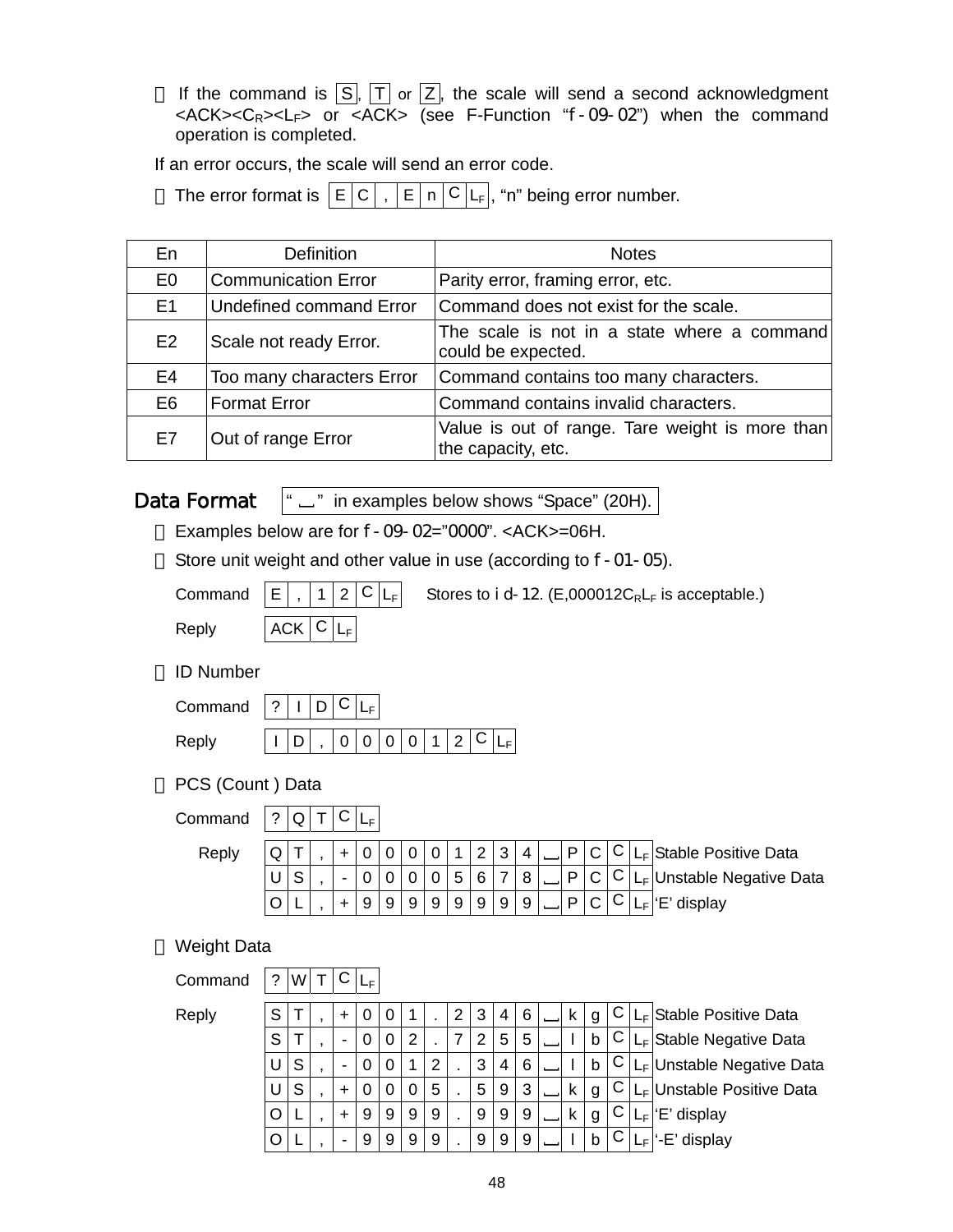Unit Weight

| Command | $\sim$ |  |   |                |            |         |          |                 |   |   |  |   |  |
|---------|--------|--|---|----------------|------------|---------|----------|-----------------|---|---|--|---|--|
| Reply   |        |  |   | $\blacksquare$ | ົ          | ્ર<br>ں | 4        | $5\phantom{.0}$ | 6 | - |  | g |  |
|         |        |  | 0 |                | $\sqrt{2}$ |         | $\Omega$ | 5               | ົ |   |  |   |  |

£ Total Count

| Command $ ? A Q C L_F$ |                                                  |  |  |  |  |  |  |  |  |
|------------------------|--------------------------------------------------|--|--|--|--|--|--|--|--|
| Reply                  | 'A Q  , + 0 0 9 9 9 9 9 9 _ P C  <sup>C</sup>  L |  |  |  |  |  |  |  |  |

£ Accumulation Numbers

| Command $ ? A N C L_F $ |  |  |  |                                       |  |  |  |  |
|-------------------------|--|--|--|---------------------------------------|--|--|--|--|
| Reply                   |  |  |  | $ A N $ , $ 0 0 0 0 1 2 3 4 C L_{F1}$ |  |  |  |  |

£ Tare Weight

| Command $ ? T R C$ |  |  |  |                         |  |  |  |  |  |
|--------------------|--|--|--|-------------------------|--|--|--|--|--|
| Reply              |  |  |  | + 0 0 1  .  2 3 4 6 _ k |  |  |  |  |  |

 $E$  Request the scale to reply with the contents of ID memory.

Command  $|?|M|R|$ ,  $|1|2|C|L_F|$  Request the contents of id-12.

| Reply | M              |        |                 | ◡      | $\sim$             |             | $\sim$      |        | И      | ີ<br>- |        | ົ<br>ັ      | Δ | -<br>∽<br>ັ | $\sim$<br>ີ |  |             |   |             |     |
|-------|----------------|--------|-----------------|--------|--------------------|-------------|-------------|--------|--------|--------|--------|-------------|---|-------------|-------------|--|-------------|---|-------------|-----|
|       |                | $\sim$ | $\sqrt{2}$<br>ັ | -<br>ັ |                    | ີ           | $\sim$<br>ັ | ∽<br>u | ⌒      |        | ⌒<br>ັ | -<br>∽<br>ັ | - |             |             |  |             |   |             |     |
|       | $\overline{4}$ | $\sim$ |                 |        | $\sim$<br><u>_</u> | $\sim$<br>ັ | Λ           | г<br>ັ | а<br>v | -      |        | ∩<br>v      | U | ◡           | ∽<br>◡      |  | $\sim$<br>ັ | 4 | $\sim$<br>ັ | LF. |

 MR, ID number (6 digit), unit weight (8 digit including decimal point), tare weight (9 digit including sign and decimal point), upper limit (9 digit including sign), lower limit (9 digit including sign), total count (9 digit including sign), number of addition (8 digit)  $C_R$   $L_F$ .

 $£$  Memorize (enter) unit weight and tare weight into a specified ID memory.

| Command                                                     | M          | $\mathsf{R}$ |                                                                                  | 1           | $\overline{2}$ | $\overline{1}$ |  | $\overline{2}$ | 3           | 0 | 3 | 4                  | 5 |  | LF |  |                                                                  |  |  |
|-------------------------------------------------------------|------------|--------------|----------------------------------------------------------------------------------|-------------|----------------|----------------|--|----------------|-------------|---|---|--------------------|---|--|----|--|------------------------------------------------------------------|--|--|
|                                                             |            |              |                                                                                  |             | ID#            |                |  |                | Unit Weight |   |   | <b>Tare Weight</b> |   |  |    |  |                                                                  |  |  |
| Reply                                                       | <b>ACK</b> |              |                                                                                  | $L_{\rm F}$ |                |                |  |                |             |   |   |                    |   |  |    |  |                                                                  |  |  |
| <b>ID Number:</b><br>Unit Weight:<br>Tare Weight:           |            |              | Maximum 6 digit<br>Maximum 8 digit including decimal point<br>$f - 00$ setting). |             |                |                |  |                |             |   |   |                    |   |  |    |  | Maximum 8 digit including decimal point ('kg' or 'lb' depends on |  |  |
| $E$ Store the comparator limits into a specified ID memory. |            |              |                                                                                  |             |                |                |  |                |             |   |   |                    |   |  |    |  |                                                                  |  |  |

Command  $|M|L|$ ,  $|1|2|$ ,  $|+|1|0|1|0|$ ,  $|+|9|9|0|C|L_F|$ ID # Upper Limit Lowe Limit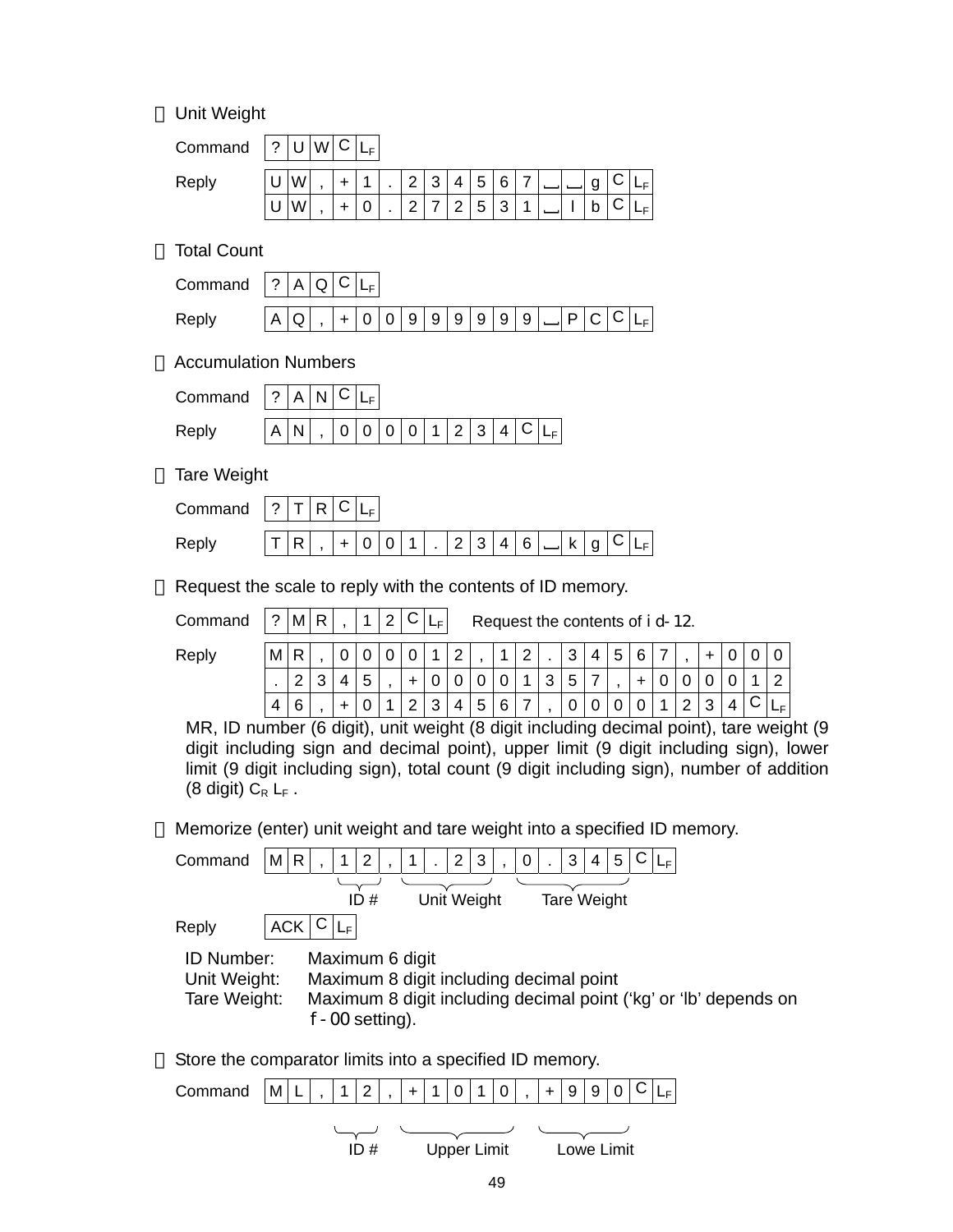| Reply | $ ACK C L_F$ |  |
|-------|--------------|--|
|       |              |  |

| <b>ID Number:</b> | Maximum 6 digit                |
|-------------------|--------------------------------|
| Upper Limit:      | Maximum 9 digit including sign |
| Lower Limit:      | Maximum 9 digit including sign |

 $E$  Request the scale to reply with the setting of F-Function.

| Command        | $L_F$ Request to reply with the setting of $f - 05 - 01$ .<br>F<br>5<br>?<br>С<br>C<br>0<br>0                                             |
|----------------|-------------------------------------------------------------------------------------------------------------------------------------------|
| Reply          | С<br>$ L_F $ f-05-01 = 0<br>F<br>5<br>$\mathbf 0$<br>С<br>0<br>0                                                                          |
|                | $F - H$<br>Setting value                                                                                                                  |
|                | $E$ Store the specified F-Function setting value                                                                                          |
| Command        | LF Set "1234" as the Upper limit.<br>2 <sup>1</sup><br>3<br>3<br>F<br>5<br>C<br>0<br>0<br>4<br>U<br>$\ddot{}$<br>$\overline{\phantom{a}}$ |
|                | $F-#$<br>Setting value                                                                                                                    |
| Setting Value: | <b>F-Function Number:</b><br>4 digits<br>Maximum 8 digits including sign.                                                                 |
| Reply          | ACK<br>Ü<br>$L_{\rm F}$                                                                                                                   |
| Command        | $\lfloor N \rfloor$<br>Start with new settings.<br>$L_{\rm F}$<br>Ü<br>O                                                                  |
| Reply          | <b>ACK</b><br>LF                                                                                                                          |

Having finished the "FC" command, send the "ON" command to start the scale with new settings. The scale replies <ACK> (06H) and starts.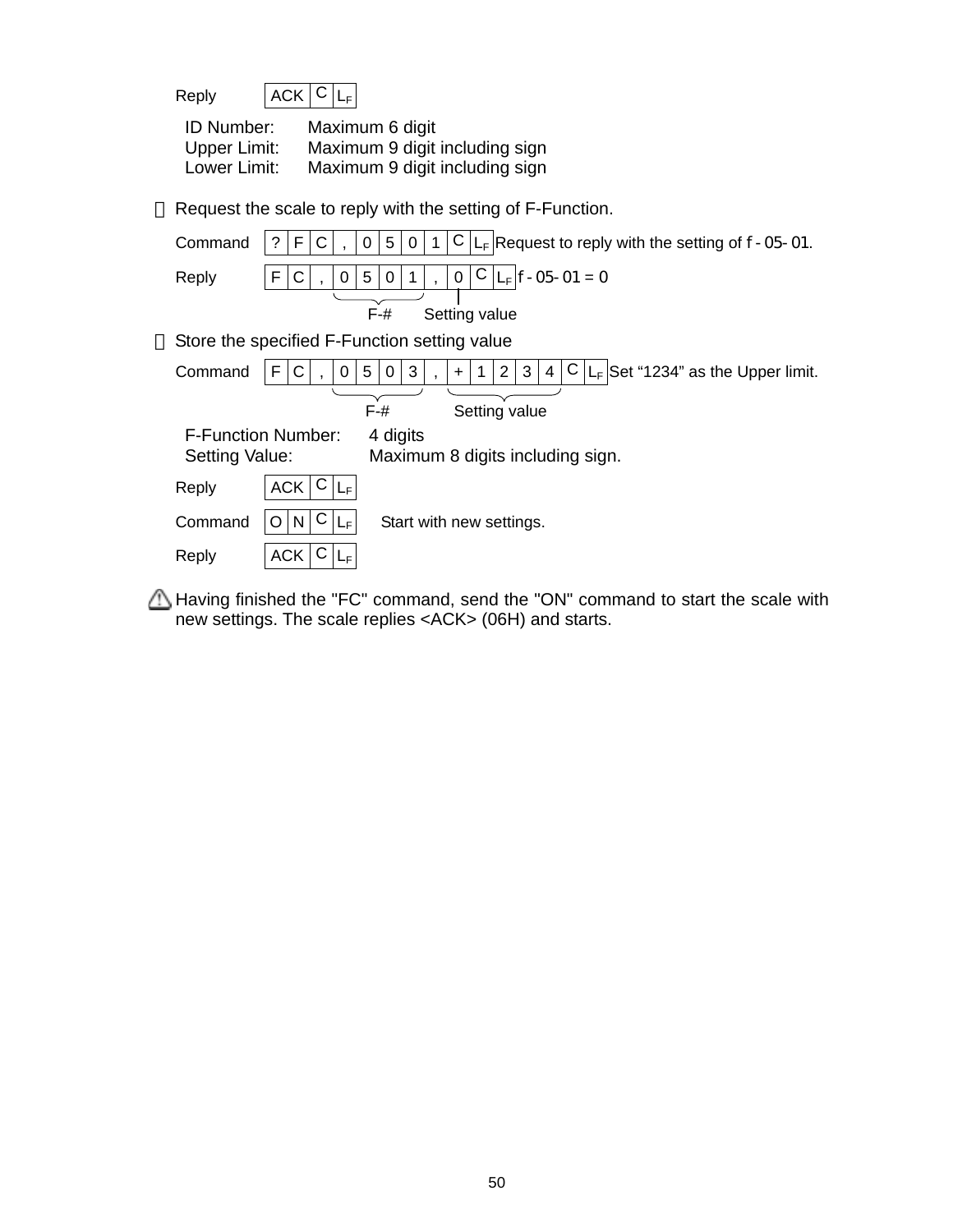# 13-6. Using UFC (Universal Flex Coms) Function

- $E$  The UFC function allows you to print out as you format the printer (UFC format).
- $f$ . The scale can store the UFC format as text data. It will include parameters to replace with the count data, weight data and so on.
- $E$  The maximum number of text data is 384 characters.
- £ Terminator for the "PF" command is " $C_R$ " or " $C_R L_F$ ".
- $E$  Using "PF" command, the text data has to be sent to the scale from the computer in advance. Then, connect the scale with the printer.
- $E$  When the PRINT key is pressed or by auto-print mode A/B, the scale will send the stored text data with the parameters replaced by the original data.

#### Store Text Data into the Scale Memory



The "PF" command sends text data that will include:

Parameters for the scale data and control codes

| Parameter  | Data & Code                 | Parameter | Data & Code             |
|------------|-----------------------------|-----------|-------------------------|
| \$PC       | Count                       | \$CD      | <b>ID</b> number in use |
| \$WT       | Weight                      | \$CP      | Comparator result       |
| \$UW       | Unit weight in use          | \$CM      | Comma                   |
| \$TR       | Tare weight in use          | \$SP      | Space                   |
| <b>STL</b> | Total count                 | \$CR      | Carriage Return         |
| \$AN       | <b>Accumulation numbers</b> | \$LF      | Line Feed               |

| Parameter | Data & Code       |
|-----------|-------------------|
| \$CD      | ID number in use  |
| \$CP      | Comparator result |
| \$CM      | Comma             |
| \$SP      | Space             |
| \$CR      | Carriage Return   |
|           | Line Feed         |

 $\bigcap$  These parameters must be used in capital letters.

#### £ ASCII text string

Text string is described in single quote marks as 'Data'. The single quote itself is written as "(2 single quotes). Example: Text 'ABC' is described as '''ABC'''.

 $E$  The ASCII hexadecimal code

The ASCII hexadecimal codes are written in the form "#" + 2 hexadecimal digits. This will mainly be used to send control codes that can't be described as a text string. Example: #04 "EOT" of ASCII code

#### $£$  Repeat data

The control codes  $SSP$ ,  $SCR$  and  $SLF$  can be used with " $* +$  maximum 2 digit number". That code will be repeated the number of times designated.

Example:  $SLF*9$  Repeat "\$LF" 9 times. \$SP\*12 Put 12 "Spaces".

#### Link mark "&"

If you will send more than 2 lines of data, attach "&" to the end of the first line. Then, the scale considers the data to be continued.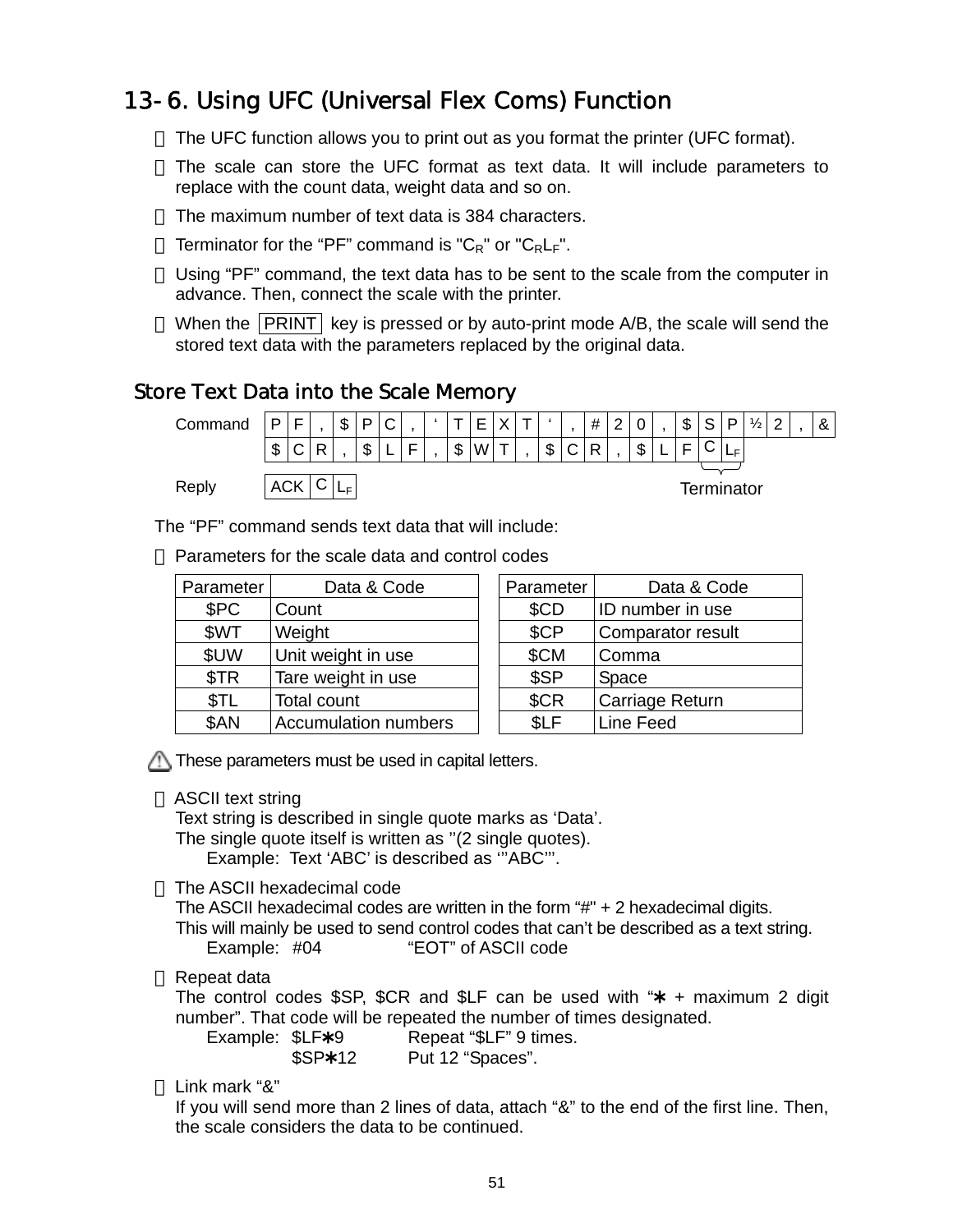$\Delta$  "Space" or "," will be used to separate these data. You can skip them, but you cannot skip "," after "PF". You must start with "PF,".

#### Data Format for the Scale Data

" \_" in examples below shows "Space" (20H).

Parameters for the scale data will be replaced by the format below when the scale sends them out.

 $\triangle$  Data has a fixed number of digits including a sign and a decimal point. The insignificant zeros are replaced by "Space (20H)" (except the ID number).



#### Examples of PF command and AD-8121 Printout Sample

PF,'ID~',\$CD,\$CR,\$LF,& \$CR,\$LF,& 'Count',\$CR,\$LF,& \$SP\*4, \$PC, \$CR, \$LF, & 'Unit~Weight',\$CR,\$LF,& \$SP\*4, \$UW, \$CR, \$LF, & 'Weight',\$CR,\$LF,& \$SP\*4, \$WT, \$CR, \$LF, & \$CR,\$LF,& #1B,#44,\$CR,\$LF,& #1B,#54,\$CR,\$LF,& \$CR,\$LF,& '~~A&D~HC-15Ki',\$CR,\$LF Terminator codes AD-8121 (f-06-03=" 0" or "1") "PF" Command  $(HC-i \land AD-8121)$  (Computer  $\land HC-i$ )  $= 8.5$  S S S %& t, 7cibh<sup>:</sup>  $\cdots \cdots \ddot{Z}\%$ &' ( $\ddot{D7}$  $I b | h KY | [\ \ h \ ]$  $\cdots$   $\sum_{i=1}^{\infty}$   $\frac{1}{2}$   $\binom{1}{2}$   $\binom{1}{2}$   $\binom{1}{2}$   $\binom{1}{2}$   $\binom{1}{2}$   $\binom{1}{2}$   $\binom{1}{2}$   $\binom{1}{2}$   $\binom{1}{2}$   $\binom{1}{2}$   $\binom{1}{2}$   $\binom{1}{2}$   $\binom{1}{2}$   $\binom{1}{2}$   $\binom{1}{2}$   $\binom{1}{2}$   $\binom{1}{2}$   $\bin$ KY]  $[\ \ h$ <sup>-</sup> NJ t,  $85H9$   $$- #\%, # \&$S)$  $H = A9$  %& (.)\* t,  $: 5/8$   $\cdot$  < 7! %) ?]  $\cdot$ 

"~" shows "Space.".

Normally the printer needs to receive the terminator, and do not forget to add the terminator code(s) to the end of text data.